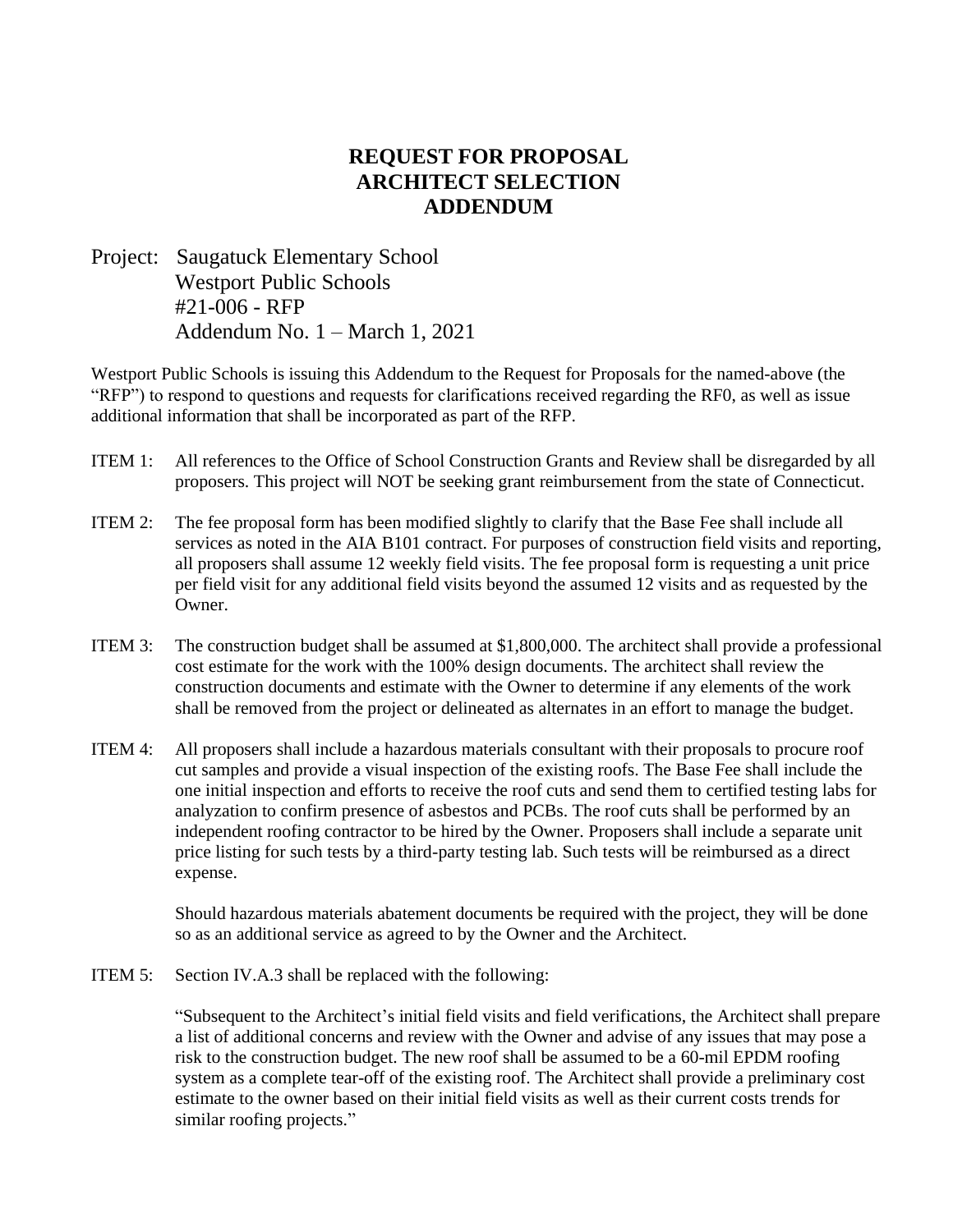- ITEM 6: As a supplement to article IV.A5.F, the Architect will be responsible for tying into the existing roof plumbing system unless prohibited by code.
- ITEM 7: Proposer Question: *Per Virtual tour discussion, please confirm OSCGR scope of work is not included.*

**Answer:** This is correct. As noted in Item 1, this project is not subject to OSCGR reimbursement and processes.

ITEM 8: Proposer Question: *The current CT Code 2018- includes the IBC 2015 and the IEBC 2015 (existing bldgs.). The current IEBC requires both roof diaphragm and uplift analyses to determine whether the existing roof systems have sufficient strength to resist a minimum 75% of the current wind load requirements. Are there as builts, original design drawings, etc. that will provide the information required for an 'in-office' analysis? If documentation is not available, extensive field verification may be required. How should this be handled?*

> **Answer:** Below is a link containing structural drawings from the 1966 original project. However, based on an initial review of such documents, they do not appear to have sufficient data to permit a proper analysis of the roof diaphragm and uplift capacities. The Architect shall provide a lump sum cost (location provided in revised fee proposal form) to provide an initial inspection of the existing structural roofing systems from below the roof decks in all areas of the building where the roof is being replaced. The initial inspection shall be used to provide the Owner, if necessary, an add service request to prepare the roof diaphragm and uplift analyses.

[1966 Saugatuck ES Structural Drawings](https://colliers-my.sharepoint.com/personal/charles_warrington_colliers_com/_layouts/15/guestaccess.aspx?folderid=0d45ee4418be14f17b284195922df3909&authkey=AXm5ltdElXLKWQ7TZgE74gI&expiration=2021-05-30T04%3A00%3A00.000Z&e=GvIbX6)

ITEM 9: Proposer Question: *Beyond the initial assessment; please confirm if roof cores will be provided by owner to assess Hazmat scope of work.*

**Answer:** Please refer to Item #4, regarding the extent of the hazardous materials investigations.

ITEM 10: Proposer Question: *Is this building considered an 'Emergency Shelter'?*

## **Answer:** No.

ITEM 11: Proposer Question: *In the Bid Proposal Form, it asks for "Cost for weekly oversight during construction". We understand this as a breakout cost, separate from submittal review, etc., which can be performed in office. Does this breakout include weekly project meetings also?* 

**Answer:** Please refer to Item 2 of this addendum.

ITEM 12: Proposer Question: *Per Virtual tour discussion, it was mentioned that Page 5, task 5 would be removed from project scope… please confirm.*

**Answer:** Task 5 will remain however see Item 5 regarding the roof drain scope.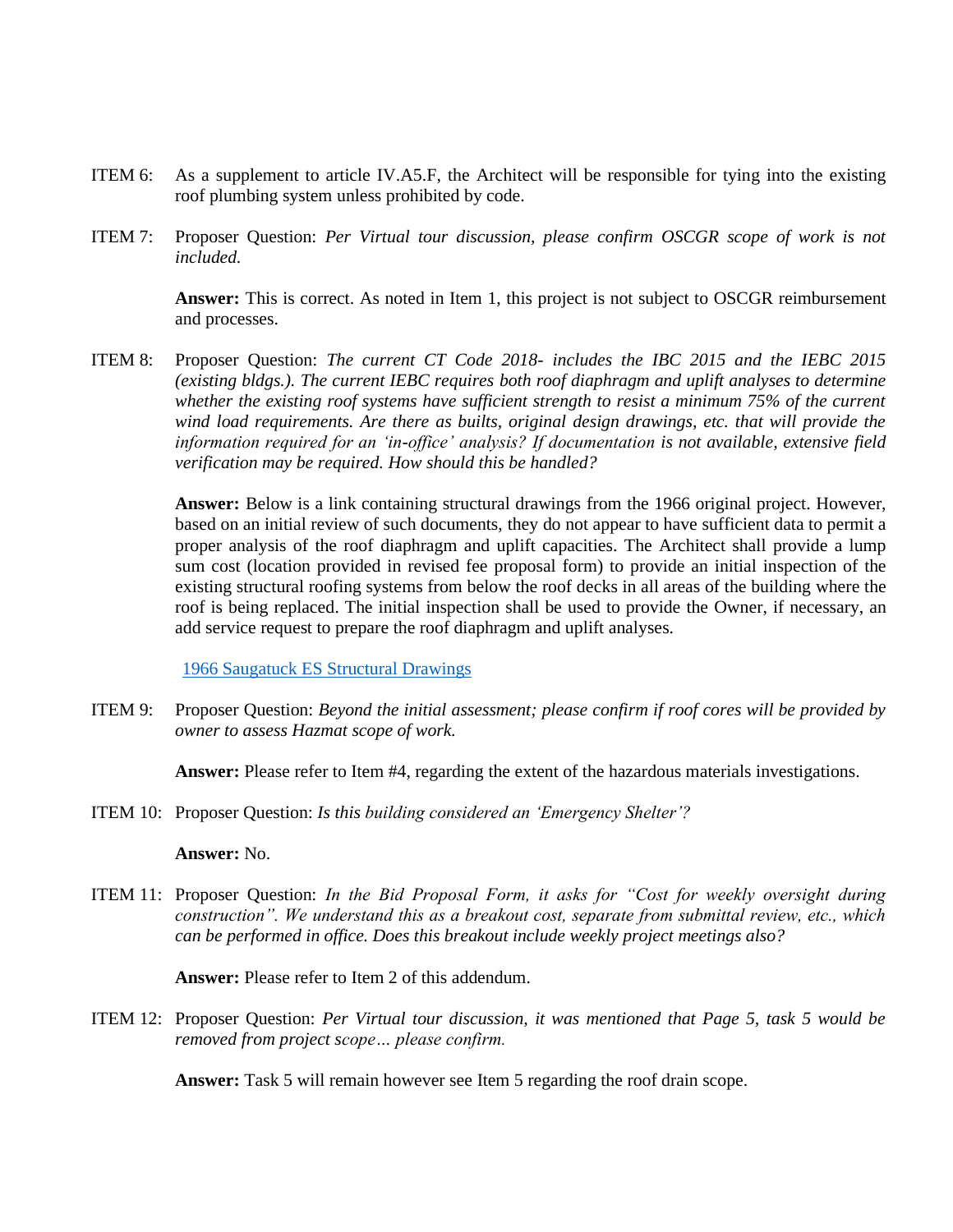ITEM 13: Proposer Question: *What are the ages of the roofs being replaced as part of this project? Are they original?*

**Answer:** The areas to be replaced are estimated to be approximately 20-years old.

ITEM 14: Proposer Question: *If the roofs being replaced are not original, was an asbestos inspection performed of the previous roof system and if so can those reports be produced as well as any documentation of any identified asbestos roofing that may have been removed at that time?*

> **Answer:** Asbestos roof inspection reports are not available from the time the roofs were last replaced.

ITEM 15: Proposer Question: *Are there any previous testing records available for asbestos or PCBs?*

**Answer:** Previous testing records are not available for asbestos or PCBs thus the need for an initial investigation.

ITEM 16: Proposer Question: *Using the Thermal Report roof map on page 9 of Exhibit B as a guide, can you please indicate what roof areas (area 1-14) have been replaced and the year replaced?*

**Answer:** Thee roof areas are estimated to have been replaced approximately 20 years ago.

ITEM 17: Proposer Question: *In order to level the playing field, can you indicate approximately how many samples will be required for asbestos and PCBs? Unit prices will be the competitive factor then, not overall price.*

> **Answer:** Please see Item #4. The fee proposal form has clarified this scope further. An independent roofer will be retained by the Owner to perform the actual cuts and subsequent patching. The Architect's hazardous materials consultant will be required to take the samples and have them analyzed and ultimately report back on the findings. This effort must be included in the base fee proposal. Architects shall provide a unit pricing for the analyzing of the samples. They will be reimbursed on a unit price basis.

End of Addendum